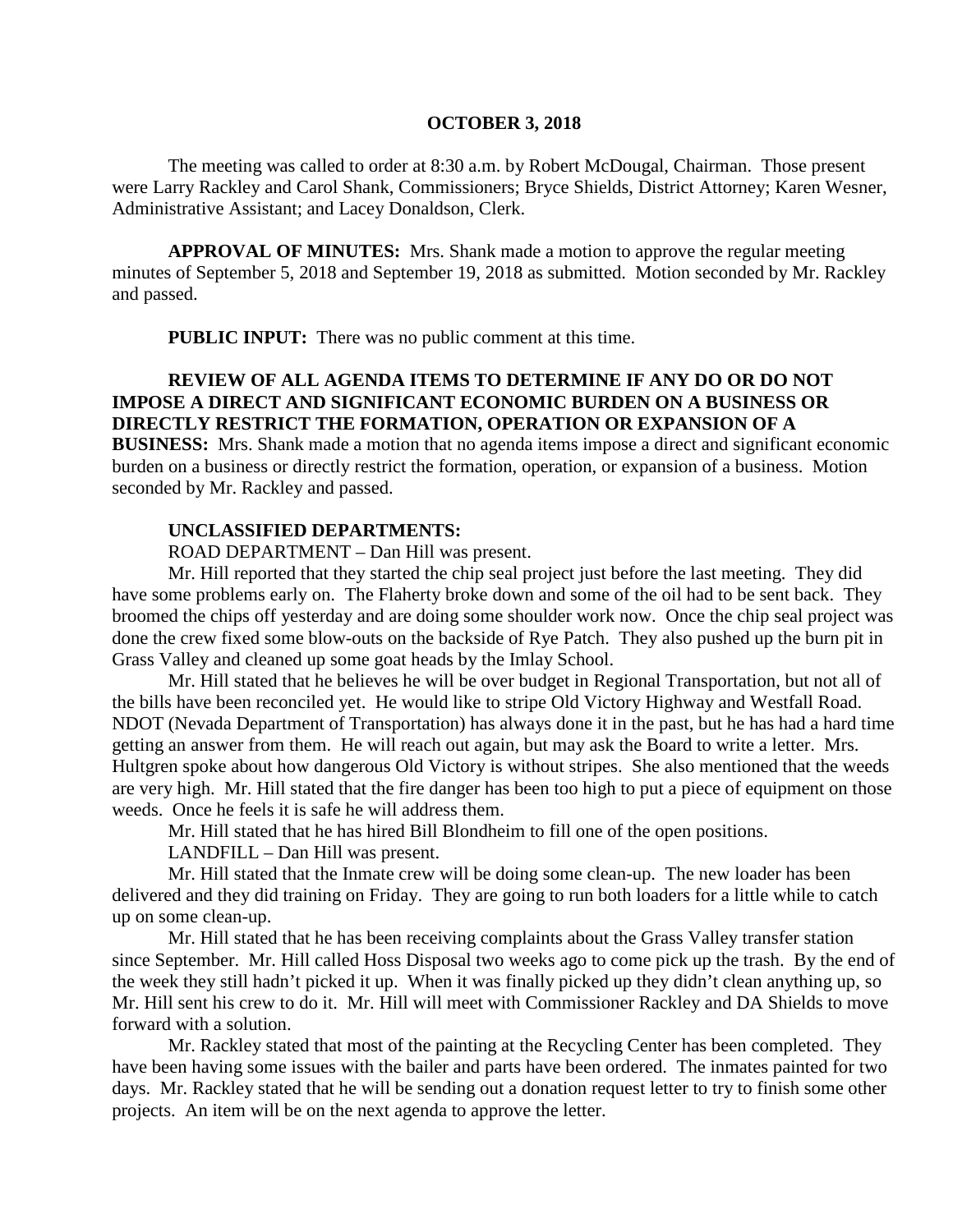**SALARY RESOLUTION:** BILL BLONDHEIM, ROAD DEPARTMENT – Mr. Rackley made a motion to approve the Salary Resolution for Bill Blondheim allowing initial employment at an advanced step of Road Maintenance Worker II, Range 30, Step 1. Motion seconded by Mrs. Shank and passed.

#### **UNCLASSIFIED DEPARTMENTS, CONT.D:**

SENIOR CENTER / VOLUNTEER COORDINATOR – Jordan McKinney was present.

Mrs. McKinney reported that their annual assessment was done on Monday and Tuesday. October is Breast Cancer Awareness Month and they are doing some special activities throughout the month. On October 30<sup>th</sup> they will be having a Breast Cancer Survivor Luncheon. They will be having a Halloween Costume Contest on October 31<sup>st</sup>. Breakfast this month will be on October 25<sup>th</sup>.

BUILDINGS AND GROUNDS – John Handka was present.

Mr. Handka reported that the cover has been put on the Swimming Pool and everything has been winterized. Mr. Handka spoke about the plumbing replacement at the Swimming Pool. Every piece showed signs of repair. Mr. Handka also reported that they helped out at the Recycling Center. They have started working on the ball fields. Mr. Handka was going to winterize the bathrooms, but the porta-potties were picked up, so he will wait a little longer. They are working on shutting down all the water systems for the winter as well.

*Funding source determination for D&D Plumbing work on the Swimming Pool plumbing replacement in the amount of \$14,125.00 either from the Swimming Pool maintenance funds or from the County's Capital Improvements Fund:* Mr. McDougal felt this was an emergency situation and needed to be done as soon as possible. Mrs. Shank attended the last Recreation Board meeting and there was discussion that they had not approved this item and it had not been budgeted for. Looking at their budget, the Commission felt the Rec Board could figure out where to take the expense from.

Mr. Handka also reported that the inmate work crew will be coming out to put the bleachers together at the ball fields as well.

*Discussion on over-site of maintenance and capital improvements for the Swimming Pool complex and McDougal Sports Complex:* Mrs. Shank asked if Mr. Handka should be running routine maintenance through the Rec Board. Mr. McDougal stated that the Rec Board is an advisory board to the Commission. These routine items have been funneled through the Rec Board's secretary as she handles the scheduling of the facility. He felt that a part-time administrative position for Buildings and Grounds would alleviate this problem. The Rec Board could continue making Capital Improvement recommendations.

Mr. Shields stated that he feels the best option would be for the Rec Board to hire a seasonal Buildings and Grounds employee that is dedicated to the ball fields, as was done in the past.

*Imlay Community Center usage form and deposit requirements:* There was concern that the building is being used without Mr. Handka's or the County's knowledge. A draft rental agreement was discussed.

Mr. Rackley made a motion to approve the Imlay Community Center Usage form as presented with a \$25.00 rental fee, to be reviewed quarterly. Motion seconded by Mrs. Shank and passed.

COMMUNITY CENTER / ECONOMIC DEVELOPMENT – Heidi Lusby-Angvick was present.

Mrs. Lusby-Angvick stated that things are starting to get really busy at the Community Center. December is booked every Thurs-Sat. October and November are filling up as well. They have received enough of the surveys back on the community's broadband needs to move forward. They will meet on October  $19<sup>th</sup>$ .

Last week was Ron Radil's last week with Western Nevada Development District. Mrs. Lusby-Angvick attended a Comprehensive Economic Development Strategy workshop in Tonopah with him on Wednesday and Thursday. Mrs. Lusby-Angvick also reported that she obtained an application to join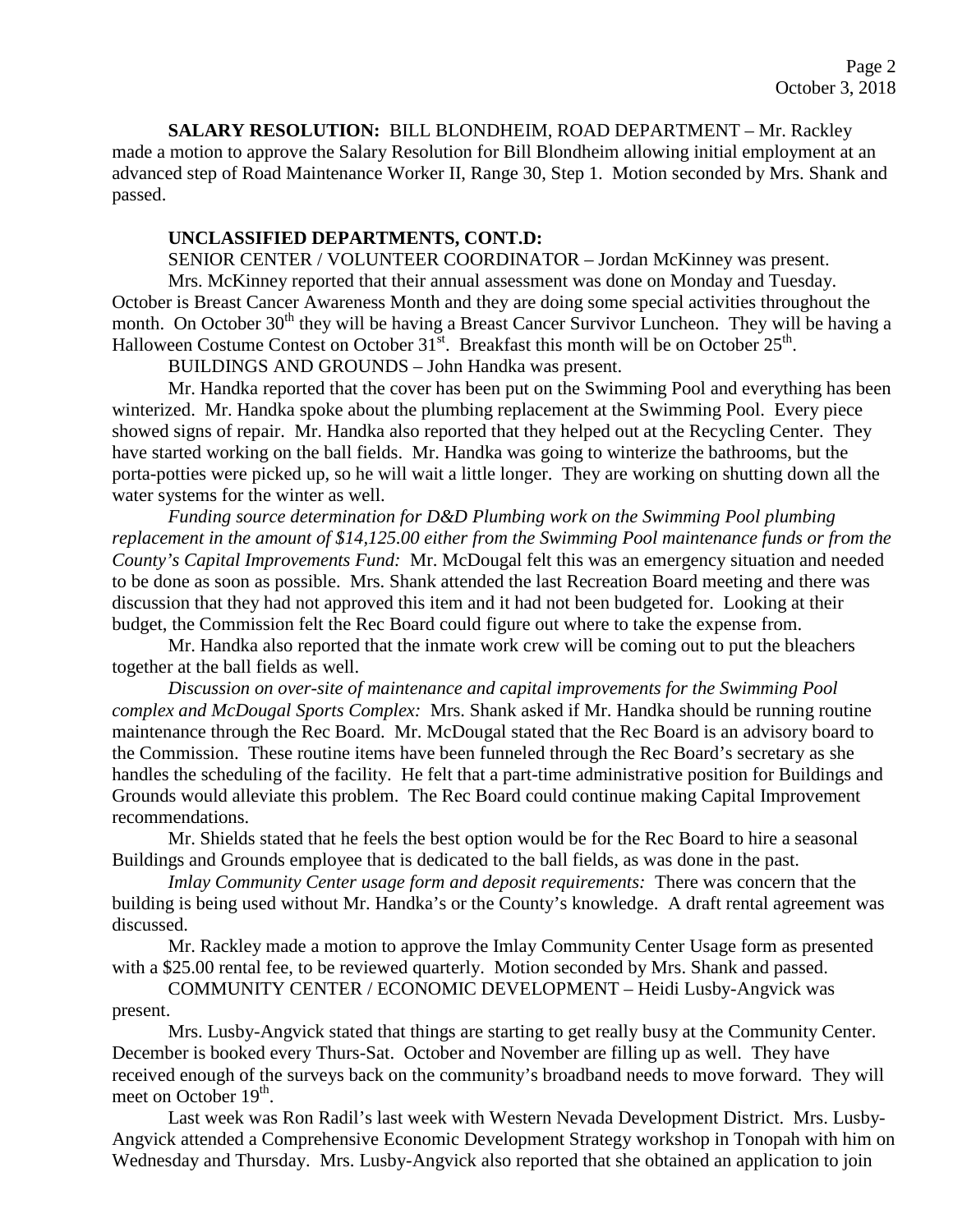the Nevada Economic Development Association. This organization will be taking over the Economic Development Conference and will provide several training opportunities. The Nevada Division of the Main Street program will be hosting a two day information meeting in Lovelock October  $8<sup>th</sup>$  and  $9<sup>th</sup>$ .

PERSHING COUNTY FIRE/AMBULANCE DEPARTMENTS –

*AMBULANCE REPORT, DISCUSSION REGARDING THE TRANSPORTING OF MENTAL HEALTH PATIENTS BY AMBULANCE WITH LAW ENFORCEMENT:* Chief Wilcox stated that they are having an issue with the difference between a mental patient and a medical patient. As an emergency service they transport "medical" patients. Legal 2000s, by statute, are to be transported by the Sheriff's Department. Chief Wilcox stated that this is how they have been handling these cases. In certain circumstances they have helped out the Sheriff's Department. Mr. McDougal was concerned that if this became a regular occurrence it would tax the department.

Chief Wilcox reported that they have had 199 ambulance calls to date. They have transported 170 patients. He reminded the Board that the department is run by volunteers who also have full-time jobs.

Mrs. Shank asked if the Sheriff had requested this discussion. Mr. Shields stated that he asked that it be discussed. Mr. Shields sits on a rural policy board where they discuss mental health issues and rural dilemmas. He feels the best practice would be for those people to be transported by ambulance with Law Enforcement present. However, if the Ambulance Department can't do it, then Law Enforcement should continue doing so. Trina Pritchard, Ambulance Director, stated that those being transported by the Sheriff's Department have been cleared by a medical doctor as not needing EMS (emergency medical services) care.

Mrs. Pritchard also reported to the Board that three members are taking an advanced EMT (Emergency Medical Technician) class. Chief Wilcox stated that the classes are rotating between Pershing General Hospital and Humboldt General Hospital. Mrs. Pritchard is also working on updating the policies and protocols for the department.

Mrs. Shank asked about the billing. Chief Wilcox stated that they are still working on renewing our Medicaid/Medicare Applications.

*LOVELOCK FIRE DEPT.* – Chief Wilcox read a letter from the Nevada Firefighter's Memorial honoring Mike Heidemann's distinguished contribution to the Nevada Fire Service. A ceremony will be held on October 13, 2018. Chief Wilcox noted that Mr. Heidemann is the first Volunteer Fireman to be honored.

Chief Wilcox also reported that they have responded to 61 fire calls, 5 in the City and 55 in the County. They will be sending five firemen to the Fire Show's West Conference. A group has completed the interior firefighter course. They also completed a Hazmat Awareness class and an Operations class is scheduled.

*APPROVAL OF GRANT APPLICATION FOR FIRE DEPARTMENT EQUIPMENT AND TRAINING* – Chief Wilcox spoke about the AFG (Assistance to Firefighters Grant) grant. He feels the grant application should be done by someone with a firefighting background. Mr. Heidemann stated that each entity is allowed to apply for two grants through this process, a vehicle grant and an equipment/training grant. Mrs. Shank asked Tom Helms, Rye Patch Fire Chief, what kind of truck his department needs. Chief Wilcox stated that they are looking at replacing the Lovelock Department's Rescue Truck. Mrs. Shank asked if they could apply to purchase more than one vehicle. Mr. Heidemann stated they could not. Chief Helms asked if each department could submit a grant application. Mr. Heidemann stated that would depend on how everything is set up.

Mr. McDougal stated that he would like to see each department develop a list of needs and grants be written for those things. He also does not want to see grants only being written for the Lovelock Department and all the other departments receiving their hand-me-downs. He does agree that someone from the department would be better suited to write these grants than the County's grant writer.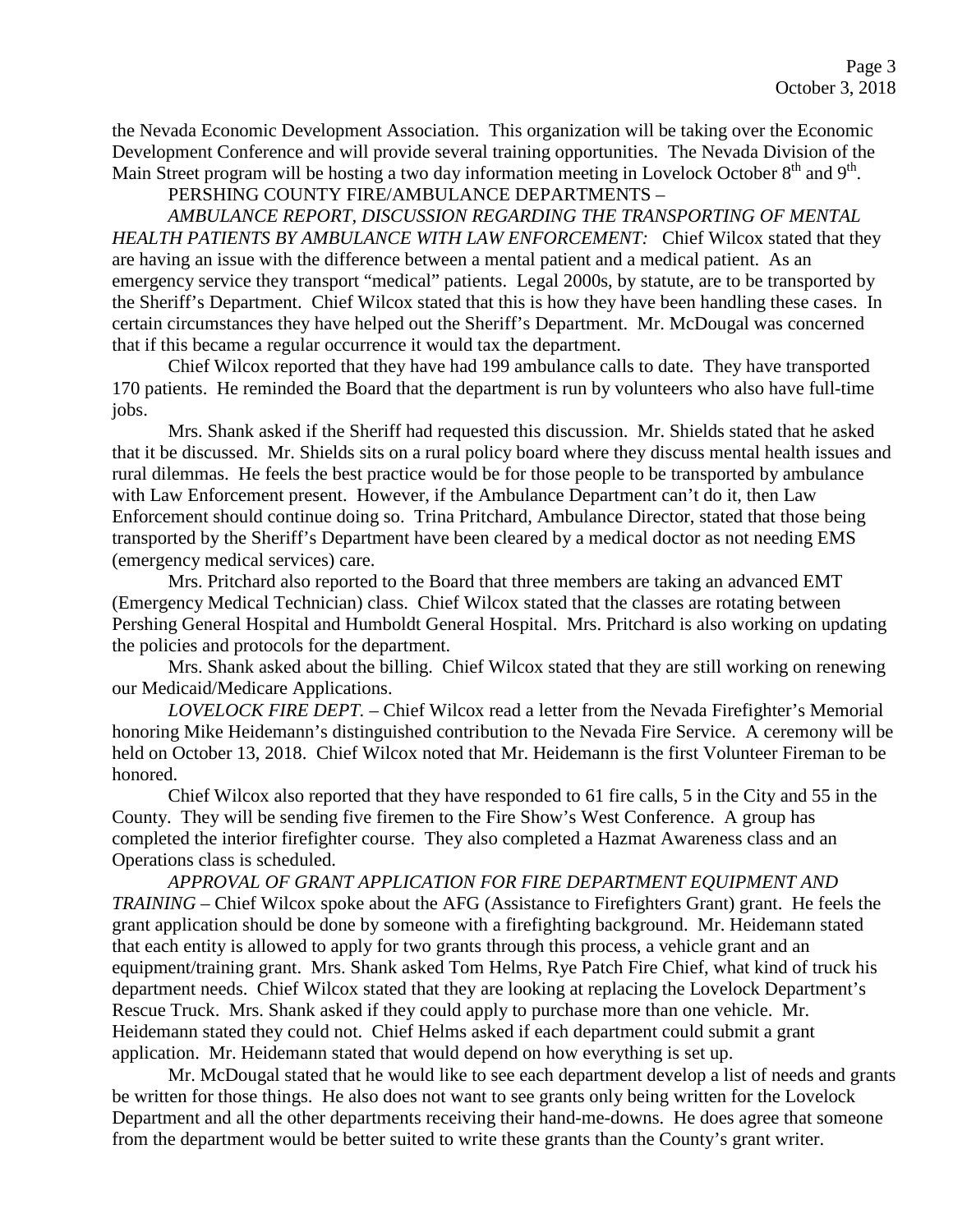Mr. Heidemann stated that this particular grant is due on October  $26<sup>th</sup>$ , so they are pretty crunched for time.

There was also discussion about having a "training officer" to coordinate the training for all the departments. Mr. McDougal reiterated how important it is to communicate with all the departments.

An item will be put on the next agenda to discuss the creation of a Compliance Officer position that would coordinate training, write grants, etc. This person would be an independent contractor. Mr. Rackley suggested using the Marijuana funds to pay for the position.

*RYE PATCH FIRE DEPT. –* Chief Tom Helms and Staci Bristow were present.

Chief Helms reported that their brush truck had to be towed from the scene of their last incident. Chief Helms had heard that Elko has a brush truck they are getting rid of and they have earmarked it for the Rye Patch Department. The Board was not aware of this. Chief Helms has been looking for a used brush truck, but is having a difficult time finding one with low miles and low hours. He gave the Board a quote to purchase a new stock brush truck in the amount of \$133,152.

Mr. McDougal stated that he knows this is an item that needs to be addressed and would like to discuss it more at the next meeting.

**PROCLAMATIONS AND AWARDS:** RED RIBBON WEEK – Mr. McDougal made a motion proclaiming October 21-27, 2018 Red Ribbon Week. Motion seconded by Mrs. Shank and passed.

BREAST CANCER AWARENESS MONTH – Mr. McDougal made a motion proclaiming October 2018 National Breast Cancer Awareness Month. Motion seconded by Mr. Rackley and passed.

NATIONAL CYBER SECURITY AWARENESS MONTH – Mr. McDougal made a motion proclaiming October 2018 National Cyber Security Awareness Month. Motion seconded by Mr. Rackley and passed.

FIRE PREVENTION WEEK – Mr. McDougal made a motion proclaiming October 7-13, 2018 Fire Prevention Week. Motion seconded by Mrs. Shank and passed.

YEARS OF SERVICE, GLEN A. REID, SHERIFF'S OFFICE – Mr. Reid was not present so this item will be on a future agenda.

The meeting recessed at 9:57 a.m. for a Litigation meeting and reconvened at 10:04 a.m.

**PUBLIC HEARING:** REQUEST FOR REVIEW AND APPROVAL OF A SPECIAL USE PERMIT ON SEVERAL PARCELS IN THE OREANA AREA FOR LOVELOCK SOLAR ENERGY, LLC / INVENERGY. THE APPLICANT IS PROPOSING TO OPERATE AND CONSTRUCT AN APPROXIMATE 190 MEGAWATT INDUSTRIAL SOLAR ENERGY FACILITY ON ABOUT 1,735 ACRES IN THE OREANA AREA. THE PROPERTIES ARE ZONED AGRICULTURE-MINING-RECREATION (AMR) AND LOCATED IN THE OREANA AREA OF PERSHING COUNTY – Linda Bullen, Counsel for Lovelock Solar, LLC, Rich Hamilton, Project Developer for Invenergy, LLC, and Laura Miner, also of Invenergy, were present.

Mr. McDougal asked if there was any public comment. Kathy McCausland stated that she is very concerned. She has spent hours researching the company's reputation, which she feels is not good. She has found numerous towns where the company has not kept their promises. Mrs. McCausland is also concerned that water and soil samples will not be taken.

Mr. McDougal apologized for taking things out of order. He asked Invenergy to give their presentation and then he will go back to public comment.

Ms. Bullen stated that they are here today to request approval of a Special Use Permit. They had not planned on giving the full presentation today, but it is available if anyone would like a copy.

Mr. Rackley asked about the cleaning process for the panels when it hasn't rained. Mr. Hamilton wanted it to be clear that they will not be doing any testing of water. Lovelock Meadows Water District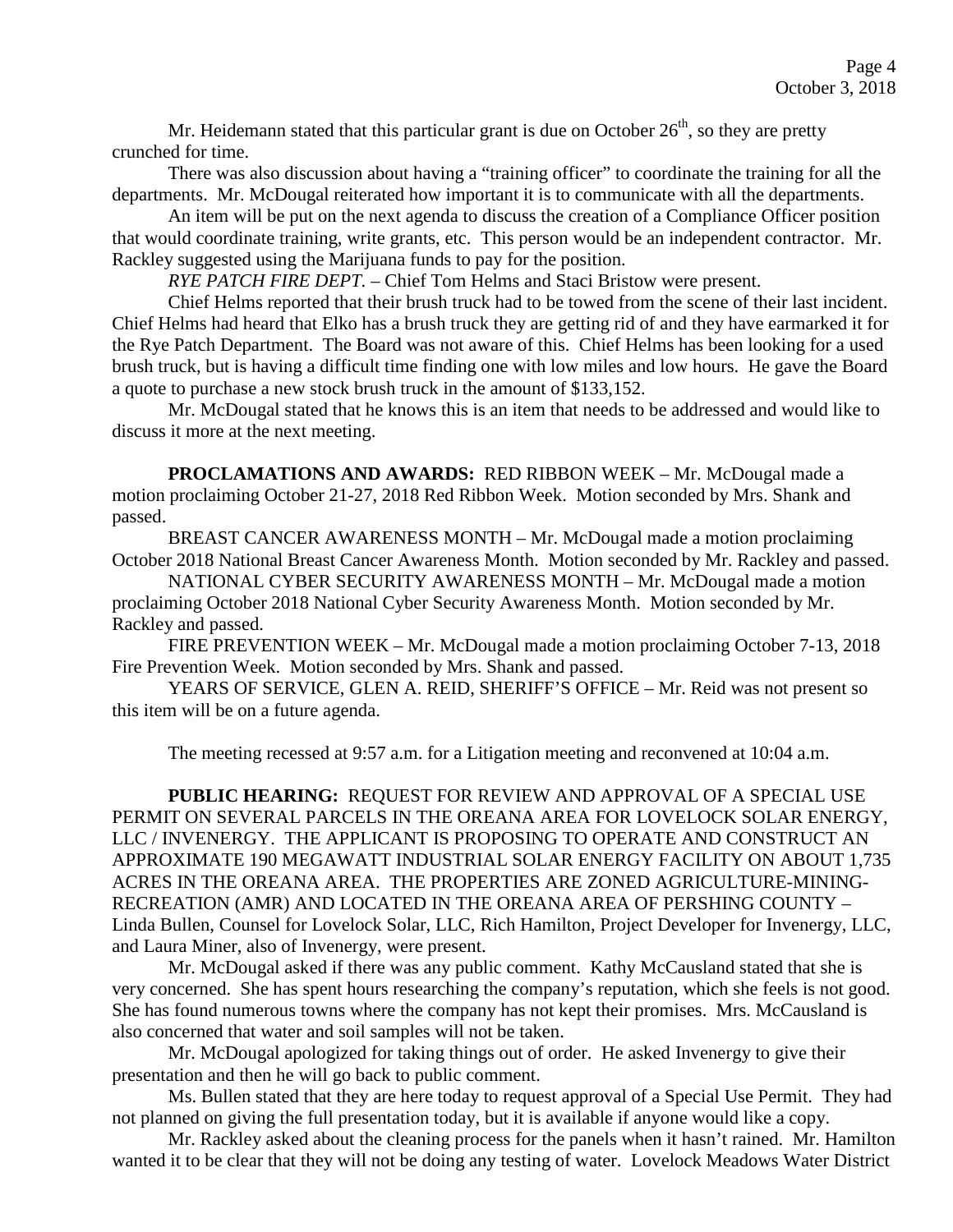(LMWD) will continue to test their water as they have in the past. He stated that they only clean the panels with water. If there was a time that something else had to be used it would be done in conjunction with LMWD.

An overview of the project was given. The project will be approximately 190 megawatts, which will produce enough power for the equivalent of 45,000 average Nevada homes. They have obtained 1,735 acres of private land, which incorporates 7 different land owners, including LMWD. The project with protect LMWD's aquifer and provide revenue. The interconnection at the NV Energy substation will be rebuilt for the generation. The projected start of operations is late 2022 with the life of the project to be 25 to 50 years. The project will create approximately 300 jobs at peak construction and 4 permanent operations positions. They plan to use approximately 50 acre feet of water per year during construction and approximately 4 acre feet during operation. There will be no emissions from the operation and the sound will be well below 50 dBa.

Mr. Rackley asked if they have seen the negative comments from communities near their other projects. Ms. Miner stated that they have and have been able to remedy any issues they have found. Mrs. Shank asked if they would be willing to put it on record that if there are issues that come up in the future they are willing to come before the Commission to address those issues. Ms. Bullen stated that they have the commitment from the company that they will come before the Commission to address any issues the Board feels needs to be addressed.

Mr. Shields stated that the terms of the Special Use Permit require construction within two years. Ms. Minor stated that they plan to start construction in 2019 with solar operations beginning in 2022.

Mrs. Shank asked about reclamation. Mr. Hamilton stated that they are required to perform reclamation. They would disassemble everything and pull it out of the ground. The materials would then be recycled. The land would be re-seeded if necessary. All of these provisions are in the landowner agreements.

Mrs. Shank also asked if they had met with the adjacent land owners and resolved any issues they may have. Mr. Hamilton stated he would let the owners speak to that themselves.

Mr. Rackley spoke about road maintenance. Mr. Hamilton stated that during construction they will assess the condition of the roads and make sure that it is in the same condition when they finish.

Mr. McDougal asked for specifics as to what outreach they have made to adjacent property owners. Mr. Hamilton stated that initially they sent letters to those adjacent properties. Ms. Bullen stated that there are lists of that correspondence in the packets that were given to the Commission. Mr. Hamilton stated that he received no response from the initial letters. At the three public meetings that were held, Mr. Hamilton distributed his card and offered to meet with anyone interested. He has since met with three residents.

Mr. McDougal asked about potential expansion and energy storage. Mr. Hamilton stated that those options are already included in their application. Ms. Miner stated that the capacity of the current system is 190 megawatts, so any expansion would require costly upgrades.

Mr. Rackley asked about land owner access. Mr. Hamilton stated that if the landowners have legal access currently, they will continue to have access.

Mr. Hamilton spoke about how Invenergy has been a good neighbor and the contributions they have made in the communities their projects are located in.

Chuck and Shannon Lanier both made comments regarding the project. Mr. Lanier stated that he wants to make sure that the company is held accountable. He asked if anyone had spoken to Mineral County about the Luning project. Mrs. Lanier was concerned about dust control. She was also concerned about property values. Mr. McDougal asked if the conversations they've had with Invenergy have been satisfactory. Mr. Lanier stated that they are working on addressing their concerns.

Norm Couturier stated that he doesn't live close enough to the project to have received notification; however, he has tried to stay informed. Mr. Couturier stated that Old Victory Highway is in a bad state of disrepair. The traffic on it has already increased immensely and he hasn't seen a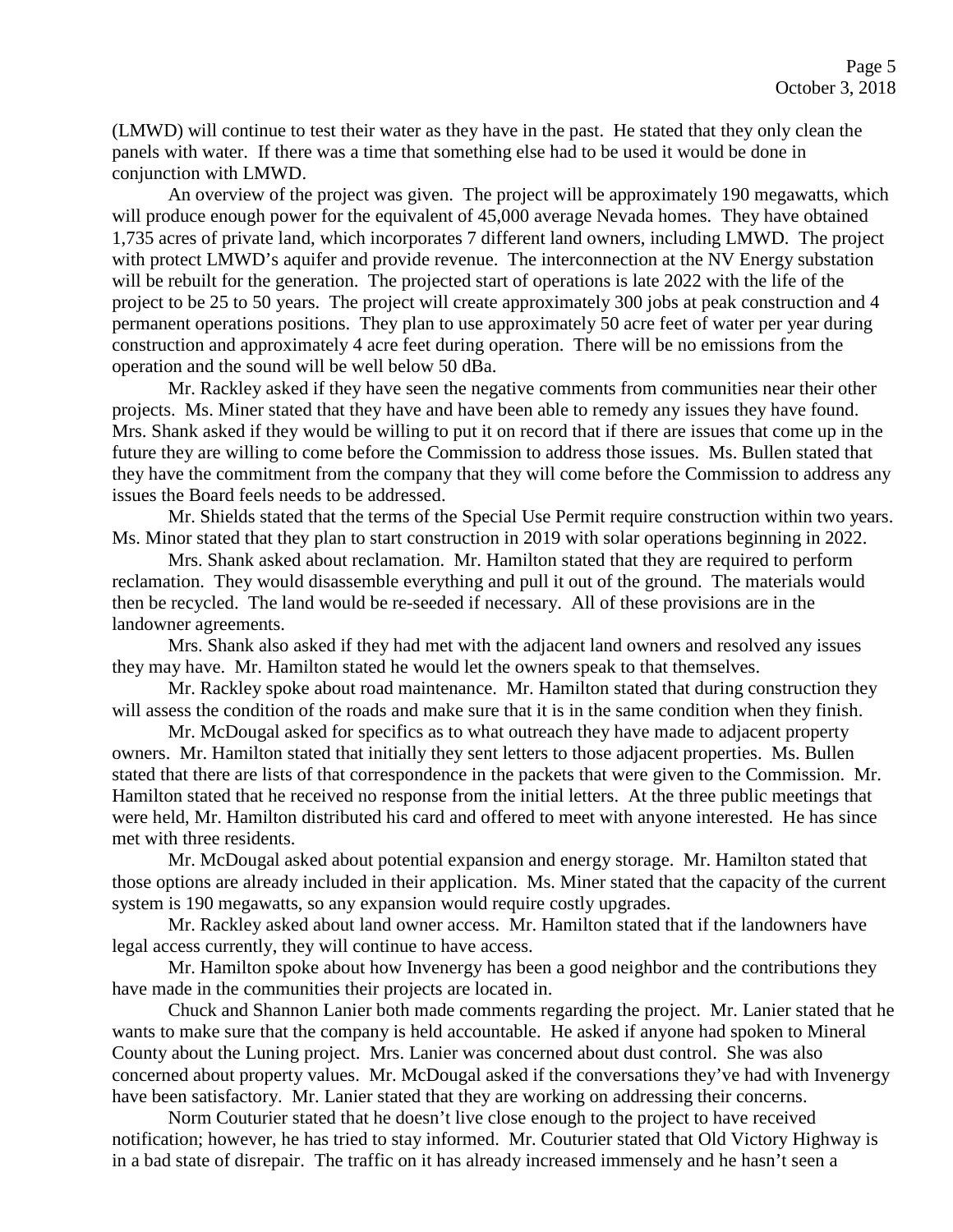County truck out there in some time. Mr. Couturier asked how much additional traffic this would add. Mr. McDougal stated that those statements are untrue. Old Victory Highway is a County maintained road and they have done lots of work on it. Mr. McDougal stated that the County operates on approximately \$19 million a year and there isn't a penny to spare. There will be additional traffic during construction and Invenergy will be responsible for any additional maintenance that is necessary. Mr. Hamilton stated that he would be happy to speak to Mr. Couturier after the meeting. He also stated that they will have a road maintenance agreement with the County.

Steve Coelho, a property owner in the area, spoke in favor of the project.

Jerry McCausland spoke in opposition of the project. He asked if the mitigation measures are included in a contract. Ms. Miner stated that most of those requirements are part of their Special Use Permit Application.

Rusty Kiel, Manager of the Lovelock Meadows Water District (LMWD) spoke. Mr. Kiel stated his only concern is the water. This project will be an excellent tool for well head protection. A bigger concern would be if a housing project with septic systems were approved for this area. Rachel Craspay, LMWD Chair, agreed.

Carl Clinger, Big Meadow Conservation District Supervisor, stated that their mission is to take available technical, financial and educational resources, whatever their source, and focus or coordinate them so they meet the needs of the local land user for conservation of soil, water and related resources. Mr. Hamilton gave a presentation to the Big Meadow Conservation District at their last meeting and they unanimously voted to support the project. A letter of support has been submitted to the County Commission.

Mr. McDougal agrees that this has the potential of being a positive project for the county. He is concerned that all the adjacent property owners' issues are being properly addressed. He respects people's desires to maintain the rural lifestyle we are accustomed too, but he also respects the individual property rights. Invenergy has legally and properly secured land and holds the right to conduct business. This project holds a potential economic benefit for both the citizens of Pershing County and the County itself. Mrs. Shank and Mr. Rackley agreed.

Mr. Rackley made a motion to approve the application for the Special Use Permit on several parcels in the Oreana area for Lovelock Solar Energy, LLC / Invenergy, which is proposing to operate and construct an approximate 190 megawatt industrial solar energy facility on about 1,735 acres in the Oreana area that is zoned Agriculture-Mining-Recreation (AMR) based on the recommendation of the Planning Commission, noting Findings A-N of Section 17.606.40 of the Pershing County Development Code and including the following conditions:

- 1. That the roadways used during the operation of this project be left in the same condition as when the project started;
- 2. That Lovelock Solar adheres to the promises and commitments detailed in the Special Use Permit Application and its supporting documents.

Motion seconded by Mrs. Shank.

Mr. Rackley amended his motion to add parcel #11-050-06, contingent on an agreement being reached with the property owners. Motion seconded by Mrs. Shank and passed.

The meeting recessed at 11:28 a.m. and reconvened at 11:35 a.m.

### **UNCLASSIFIED DEPARTMENTS, CONT.D:**

IT DEPARTMENT – Justin Abbott was present.

*Approval of IT Roadmap for FY 18/19 through FY 28/29:* Mr. McDougal asked that this item be postponed until the next meeting.

Mr. Abbott reported that he has reviewed the Network Assessment with each of the Commissioners. He has started discussing specific pieces of that with the effected departments. He has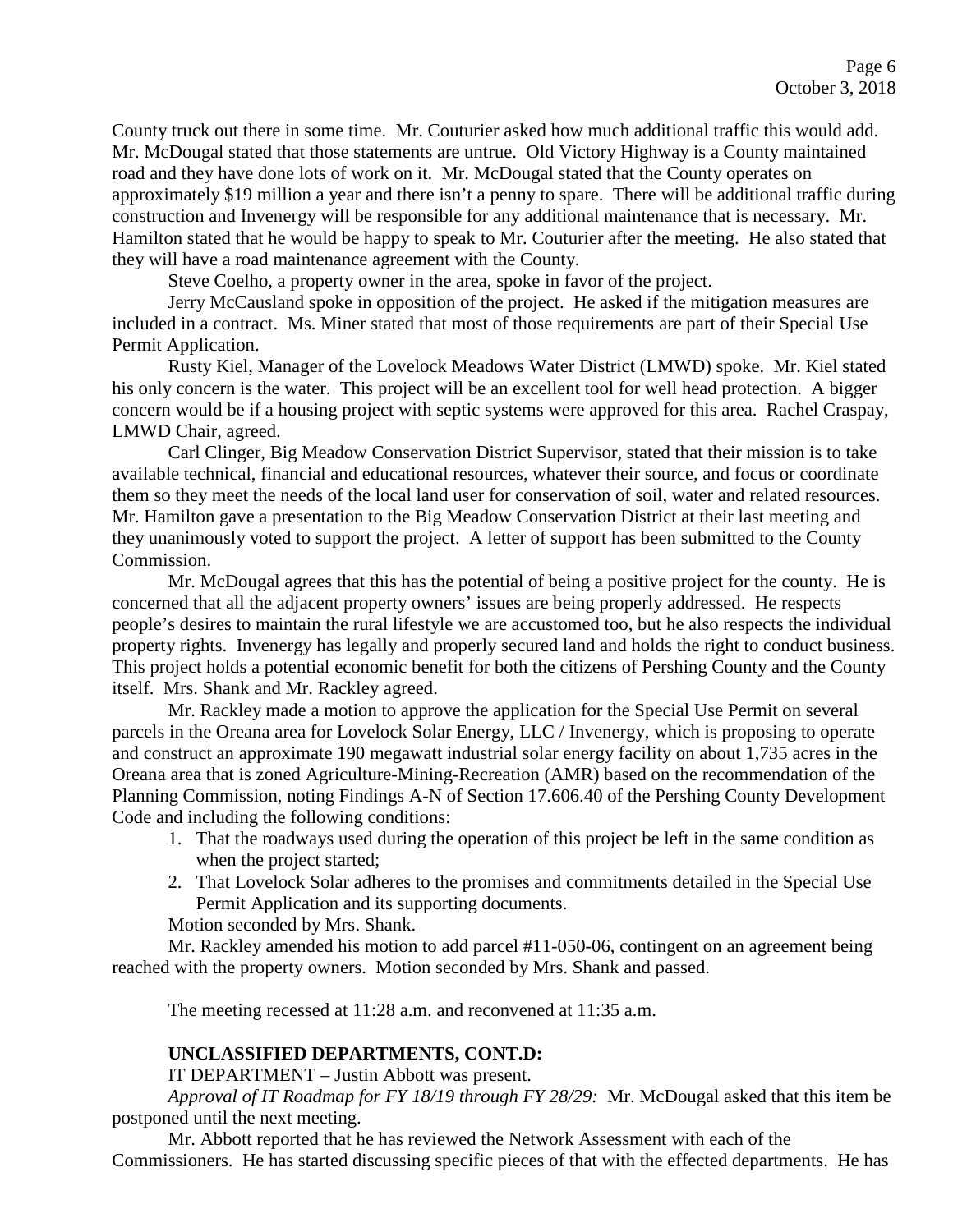been working on completing the Roadmap and updating the draft IT Policy to include the updates from the Personnel Policies. He has also been working with the Multi-State Information Sharing and Analysis Center – Election Infrastructure (MS-ISAC / EI-ISAC) on implementing a security monitoring system that was funded by the Secretary of State's office.

#### **ELECTED DEPARTMENTS:**

RENE CHILDS, RECORDER-AUDITOR – Mrs. Childs gave the Board the monthly reports. The Auditors will be here again this week.

BRYCE SHIELDS, DISTRICT ATTORNEY – *Approval to allow Mary Flores to attend the Western Interstate Child Support Council Conference in Omaha, Nebraska on October 14-18, 2018, which will be paid for with State incentive funds and approval to allow the District Attorney or a Deputy District Attorney to attend K-9 update training in Chico, CA on October 24, 2018, the cost of the training is \$400.00 and also approval to increase hotel per diem to \$150.00:* Mr. Shields stated that all expenses for the Child Support Conference will be paid with State Incentive Funds, so there is no cost to the County. He also stated that the K-9 training is for both law enforcement and prosecuting attorneys.

Mrs. Shank made a motion to approve the travel for Mary Flores to attend the Western Interstate Child Support Council Conference in Omaha, Nebraska and to approve the attendance and higher room rate for the District Attorney to attend K-9 training in Chico, California. Motion seconded by Mr. Rackley and passed.

JERRY ALLEN, SHERIFF – Sheriff Allen reported that their fuel system has been down for approximately two weeks. It was repaired twice to no avail and now a new system is on order. There were two engineers from Shields Engineering that came down and went through the facility. The Sheriff's Department also assisted with the flu pod at the Community Center last week. Sheriff Allen also reported that they have had some issues with the 911 system and he has been working with AT&T. It is about time to replace the system.

*Server upgrade/replacement with funding from Capital Improvement Fund:* Sheriff Allen stated that the main server, which houses the RIMS database, has 10% or less storage capacity left. The quote also includes a second, stand-alone server for the redacted body camera footage. The total is \$23,150.00. Mrs. Childs stated that there is \$25,000 in the Capital Improvement Fund for this replacement.

Mrs. Shank made a motion to approve the server upgrade/replacement for the Sheriff's Department in the amount of \$23,150.00 to be paid for out of the Capital Improvement Fund. Motion seconded by Mr. Rackley and passed.

*K-9 purchase applying \$6,500 from the 2017 Asset Forfeiture account for a purchase price of \$7,250.00 and training/certification in the amount of \$4,995.00 for a total of \$12,245.00:* Mrs. Childs stated that \$13,000 was budgeted to be spent out of the Asset Forfeiture Fund.

Mrs. Shank made a motion to approve the purchase and training of a K-9 in the amount of \$12,245.00 to be paid for out of the Asset Forfeiture Fund. Motion seconded by Mr. Rackley and passed.

*Approval to allow the Sheriff or his designee and one Deputy Sheriff to attend K-9 update training in Chico, CA October 24, 2018 and approval to increase hotel per diem to \$150.00:* Mr. Rackley made a motion to approve the Sheriff or his designee and one Deputy to attend the K-9 Update Training in Chico to include the higher hotel room rate. Motion seconded by Mrs. Shank and passed.

*Use of Cat I reserve in place of FTE until position can be filled:* Sheriff Allen would like to use two CAT I reserves to fill in the gaps until he can fill the position. He would like to pay them the regular deputy rate, not the reserve rate. Mr. McDougal suggested that Sheriff Allen meet with Mrs. Childs and Mr. Shields and then this can be put back on the agenda.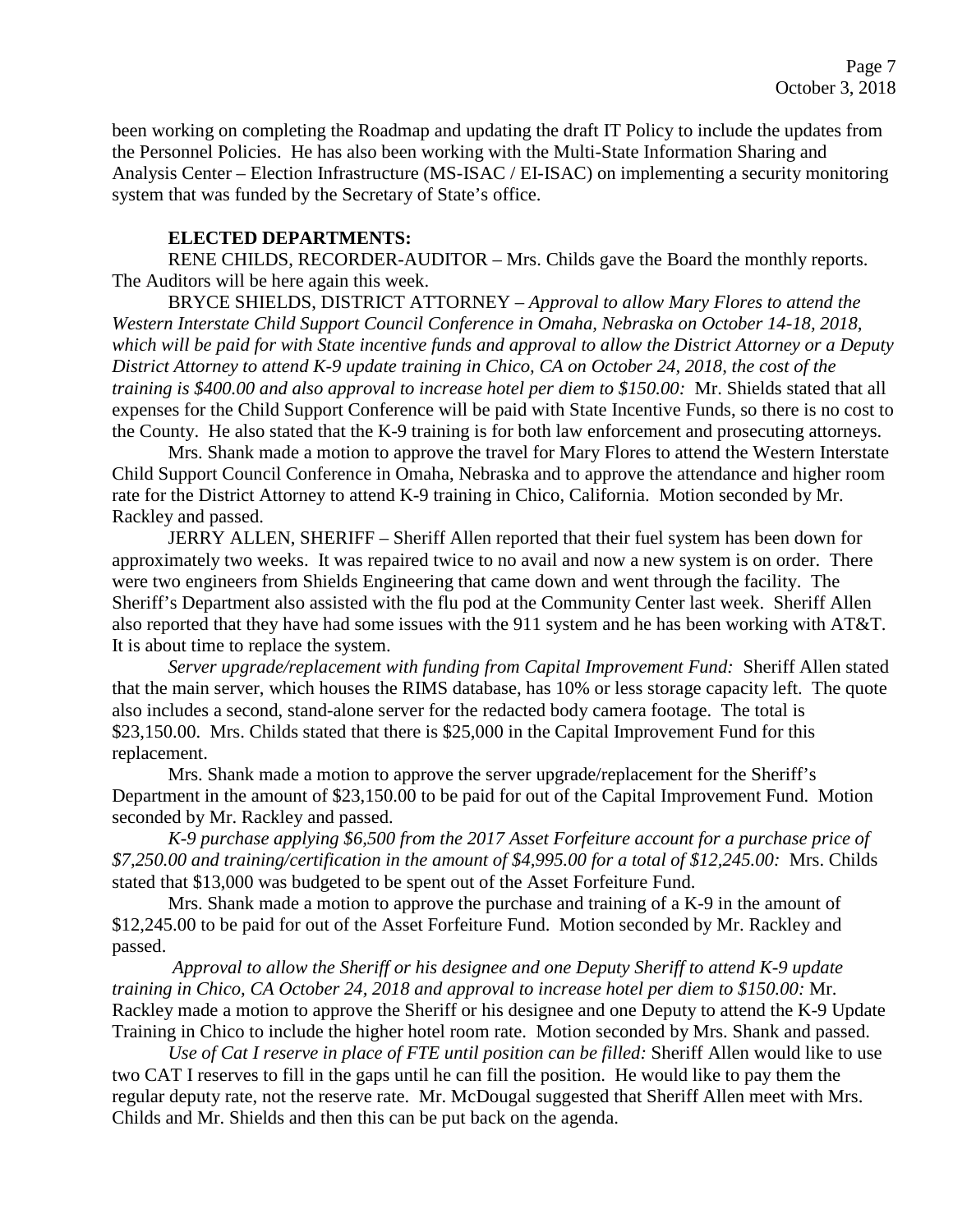**UPDATE ON PROGRESS OF SITE LOCATION, DESIGN, FUNDING, AMENITIES AND CONSTRUCTION OF FUTURE LAW ENFORCEMENT CENTER:** Mr. Rackley stated that once the structural recommendations come back from Shields Engineering they can sit down and look at plans to take to the architects. Mr. Rackley stated that he is still looking for grant funding options. He is working with a representative from Congressman Amodei's office. They did suggest that the County hire a grant writer with experience writing government grants.

Mr. Rackley made a motion to start the process of hiring a grant writer. There isn't an item on the agenda. Mr. Shields will reach out to the person who is doing it in Humboldt County and get some specifics to bring to a future meeting.

## **DISCUSSION REGARDING WASHOE COUNTY'S DESIRE TO RELOCATE WASHOE COUNTY'S BOUNDARIES TO INCLUDE THE PLAYA WHERE THE BURNING**

**MAN EVENT IS HELD:** Mr. Shields clarified that this isn't a request from Washoe County as a whole. There is also no indication this request is coming from Burning Man. Mr. Shields stated that at a Washoe County Commission meeting a few weeks ago, one member made a statement that they should discuss moving the boundary. Washoe County's Government Liaison reached out to Mr. Shields to see if there would be any appetite from Pershing County prior to them discussing it further.

Sheriff Allen stated that he didn't feel the county boundaries should be changed to accommodate one event. He also feels we should research the acreage that would be involved and how this will affect our PILT (payment in lieu of taxes) payment.

Mr. McDougal stated that he has no opinion what so ever as there isn't a formal proposal on the table. Mr. Rackley is totally opposed. Mrs. Shank stated that she wouldn't be opposed in hearing proposals.

Robert Kennerson spoke about the struggle the County has faced in funding law enforcement for the Burning Man Event. This might be the opportunity to explore ways we could benefit from this event.

**DERBY FIELD AIRPORT:** APPROVAL OF SIGNAGE AND COST OF APPROXIMATELY \$1,750.00 – Mr. Rackley made a motion to approve having a sign made with a cost of \$1,750 to come out of the Airport Budget. Motion seconded by Mrs. Shank and passed.

**SALARY RESOLUTION:** STEPHIENE YENNE, RECORDER-AUDITOR – Mrs. Shank made a motion to approve the Salary Resolution for Stephiene Yenne for initial employment at an advanced step of Administrative Clerk II, Range 26, Step 10. Motion seconded by Mr. Rackley and passed.

**REPORT FROM LEGAL COUNSEL:** Mr. Shields reported that he research acquiring property from the School District and no appraisal is needed. He would like some direction on how to proceed. The Board would like Mr. Shields to speak with School District Superintendent Fecht.

**REPORT FROM ADMINISTRATIVE ASSISTANT:** Mrs. Wesner did not have anything to report.

**UPDATE ON MATTERS RELATING TO THE PERSHING COUNTY ECONOMIC DEVELOPMENT AND CONSERVATION ACT:** It was noted that the Bill passed through the Senate Energy and Natural Resources Committee.

**ITEMS FOR FUTURE AGENDAS:** There were no additional items discussed.